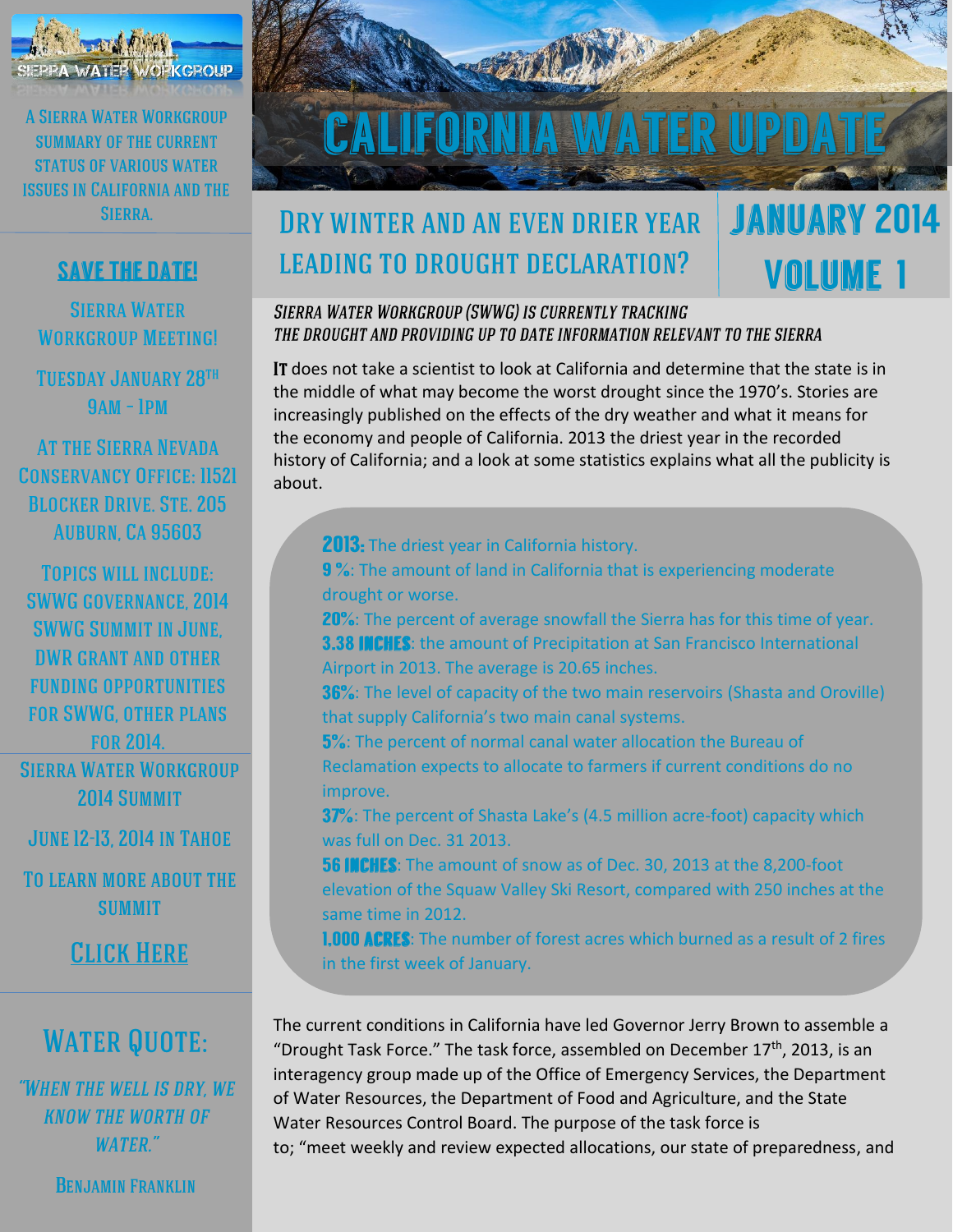



# **IN THIS ISSUE**

- o **California drought update. Pg. 1-2**
- o **California Water Plan Summary and Current standing. Pg. 2-3**
- o **California Water Action Plan description and current status. Pg. 3**
- o **California Water Bond current status. Pg. 4**
- o **Recent News Links. Pg. 4**

whether conditions warrant the declaration of a statewide emergency drought disaster." As of January  $8<sup>th</sup>$ , despite many recommendations to declare a statewide emergency drought disaster, Governor Brown has decided to postpone declaration. Reasoning for the delay was a need to outline what a declaration would mean in terms of mandates and the allocation of water resources. There are indications that Brown may declare a statewide drought emergency after the February  $1<sup>st</sup>$  snow survey.

The delay by the state has not stopped some counties from declaring a drought emergency themselves. On January 8, 2014, Mendocino County did exactly that; the declaration opens the door for implementing mandatory water-saving measures and assistance from the state and it is expected that other counties will soon follow suit with their own water-saving programs and measures.

The current drought conditions have the potential to negatively impact the Sierra in many ways. The lack of this winter's snow may be negatively affecting the economy already, with some reductions in employees and customers at various resorts across the Sierra. Although many people are still flocking to the mountains to ski the manmade snow produced by resorts like Heavenly in South Lake Tahoe. If the dry conditions persist, the ski industry will no doubt take a hit.

California is coming out of a very rough fire season that saw the biggest single wildfire in California history. There are concerns that a small snowpack may slingshot the Sierra right into another harsh season of fires. It is safe to say that a small snowpack in the Sierra would be terrible for the forests, the wildlife, and most residents of California whose water comes from an already parched Sierra.

Most Californians are used to living in a climate that experiences occasional drought. Many residents and communities across the Sierra and the state have found ways to conserve water during times of drought. There is no way for us to control the weather and make it snow or rain, but with state water conservation mandates likely heading our way, it is good to remember that it is never too early to try and conserve the liquid gold that is water.

# **CALIFORNIA WATER PLAN: CURRENT STATUS**

SWWG ARE ON MOST IF NOT ALL OF THE RELEVANT REGIONAL DESIGN AND STAKEHOLDER TEAMS AND HAVE BEEN SUBMITTING IN-PERSON AND ELECTRONIC COMMENTS AND EDITS **REGARDING SIERRA ISSUES FOR MORE THAN A YEAR.** 

THE five-year California Water Plan was most recently published in 2009 by the Department of Water Resources. The purpose of the plan is to "provide a collaborative planning framework for elected officials, agencies, tribes, water and resource managers, businesses, academia, stakeholder, and the public to develop findings and recommendations and make informed decisions for California's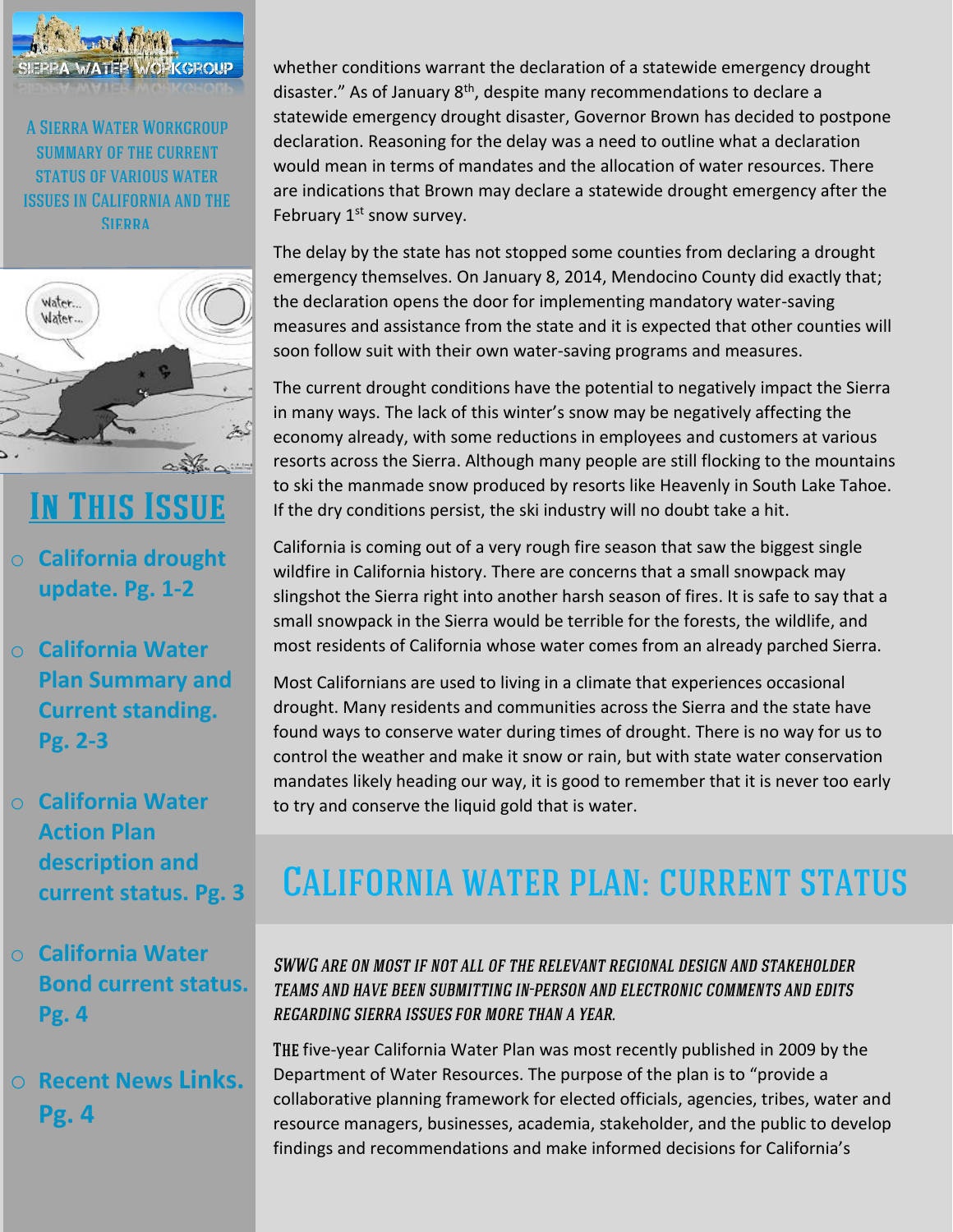

#### **ABOUT SIERRA WATER WORKGROUP**

In 2009, a small group of individuals representing foothill water agencies and Sierra environmental groups met to discuss inter-regional cooperation amongst the existing and newly forming Integrated Regional Water Management Planning (IRWMP) groups in the Sierra. Other regional organization such as the Mountain Counties Water Resource Association, Cosumnes, American, Bear and Yuba (CABY) region, and Sierra Nevada Conservancy were all discussed as optional venues to serve this need. However, no organization met all the criteria of: multi-stakeholder representation, wide geographic scope, unbiased reputation, flexible, and with the ability to promote on behalf of the Sierra. The Sierra Water Workgroup (SWWG) continued to meet over the last two years, and decided to formalize the membership through a charter in 2011.

## **SIERRA WATER WORKGROUP WEBSITE:**

**CLICK HERE** 

water future (California Water Plan)." The plan is often used by state decisionmakers.

The Plan includes information on the current status of Sierra watersheds and the potential effects of climate change in the coming years. An important aspect of the Plan is the regional reports. The North and South Lahontan regions cover most of the eastern Sierra, while a majority of the western slope is included in the Sacramento and San Joaquin regions. Additionally, there is a "Mountain Counties" overlay which includes the western slope of the Sierra, but leaves out most of the eastern and northern Sierra. The regional plans include detailed descriptions of everything that has to do with water in the region, including Integrated Regional Water Management Coordination and Planning. The regional reports and overlay outline strategies that may prove useful in the future of Sierra water conservation.

The Plan is supposed to be updated every 5 years so in 2013 a new Public Review Draft was released to the public for comment. Comments were accepted until December 9<sup>th</sup>, 2013. The comments are currently being reviewed and taken into consideration. The response to public comments and final draft are expected to be released by March 2014.

More information about the California Water Plan can be found here: <http://www.waterplan.water.ca.gov/>

## **CALIFORNIA WATER ACTION PLAN: CURRENT STATUS**

SWWG ATTENDED THE SIERRA "WATER CONVERSATION" HOSTED BY THE GOVERNOR'S OFFICE OF PLANNING AND RESEARCH (OPR) ON NOVEMBER 4, 2013 AND COMMENTED HEAVILY ON THE NEED TO IDENTIFY THE SIERRA AS THE MAJORITY SOURCE OF CALIFORNIA'S WATER, NOT THE DELTA AND COLORADO RIVER, WHICH ARE CURRENTLY LISTED AS THE MAJOR "SOURCES", **BEFORE THE SIERRA.** 

GOVERNOR Brown directed The California Natural Resources Agency, the California Environmental Protection Agency and the California Department of Food and Agriculture to collaborate to come up with a document that identified the key actions for the next five years that would help provide a foundation for sustainable management of California's water resources. The Plan focuses on the water supply, ecosystem restoration and water infrastructure. The 17-page document covers familiar water policy goals with few details of how they will be achieved and is broader than the extensive California Water Plan. Although the plan does lay out several goals which will benefit the state of water in California, including:

- Make water conservation a "way of life" in California.
- Make regions more self-reliant and reduce their need for imported water.